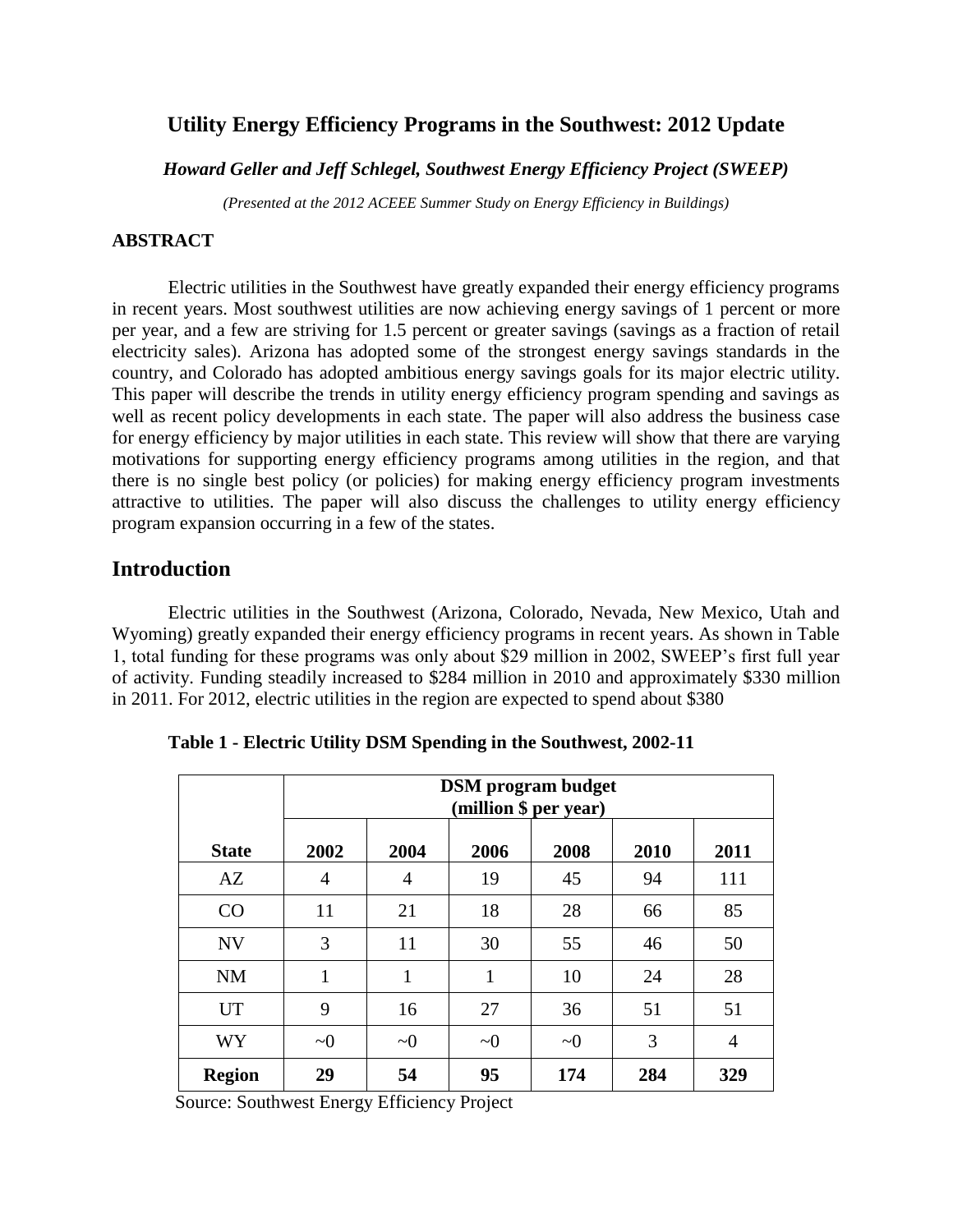million on energy efficiency programs. It should be noted that these funding values include some load management and demand response programs for utilities that implement load management and/or demand response programs jointly with energy efficiency programs. Approximately 80 percent of the region totals shown in Table 1 goes to programs that have a primary goal of electricity savings; i.e., true energy efficiency programs.

The growth in DSM activity in the region has been heavily influenced by policies enacted in recent years. Table 2 summarizes the key policies affecting DSM efforts in each state. In short, there are many more "yes" entries in the chart today compared to five or six years ago. All states have adopted a favorable cost effectiveness test for determining if energy efficiency programs are cost effective as well as convenient and timely cost recovery mechanisms. Integrated resource planning requirements are in place in all states except Wyoming, and four states have adopted some form of energy savings goals or standards for investor-owned utilities. In addition, three states have adopted performance-based incentives to provide a positive financial incentive and/or mitigate any adverse financial impact that operating DSM programs has on the company's bottom line. However, so far no state in the region has adopted decoupling of electricity sales and revenues for electric utilities.

| <b>Policy</b>                                                | $\mathbf{A} \mathbf{Z}$ | CO             | <b>NM</b>      | <b>NV</b> | <b>UT</b>      | WY             |
|--------------------------------------------------------------|-------------------------|----------------|----------------|-----------|----------------|----------------|
| Energy efficiency goals or standards                         | Yes                     | Yes            | Yes            | Yes       | N <sub>o</sub> | N <sub>0</sub> |
|                                                              |                         |                |                | (1)       |                |                |
| <b>Integrated Resource Planning</b>                          | Yes                     | Yes            | Yes            | Yes       | Yes            | N <sub>o</sub> |
| Use of Total Resource Cost, Societal, or                     | Yes                     | Yes            | Yes            | Yes       | Yes            | Yes            |
| Utility Cost test as sole/primary cost<br>effectiveness test |                         |                |                |           |                |                |
| Public benefits funds supporting energy                      |                         |                |                |           |                |                |
| efficiency programs                                          | N <sub>0</sub>          | N <sub>0</sub> | N <sub>0</sub> | No        | N <sub>0</sub> | N <sub>0</sub> |
| Convenient DSM cost recovery                                 | Yes                     | Yes            | Yes            | Yes       | Yes            | Yes            |
| mechanism                                                    |                         |                |                |           |                |                |
| Financial incentive for utility                              | Yes                     | Yes            | <b>Yes</b>     | No        | N <sub>0</sub> | N <sub>o</sub> |
| shareholders                                                 |                         |                |                |           |                |                |
| Decoupling or lost revenue recovery                          | No(2)                   | N <sub>0</sub> | N <sub>0</sub> | Yes       | No             | N <sub>o</sub> |
| mechanism                                                    |                         |                |                |           |                |                |
| Collaboration in DSM program                                 | Yes                     | Yes            | Yes            | Yes       | Yes            | No             |
| design/analysis                                              |                         |                |                |           |                |                |
| Industrial self-direction option                             | Partial                 | Yes            | Yes            | No        | Yes            | Yes            |

**Table 2 - Key Policies Influencing Electric Utility DSM Programs in the Southwest**

Notes: (1) Energy savings are allowed to count towards clean energy standards.

(2) Pending approval for Arizona Public Service Company.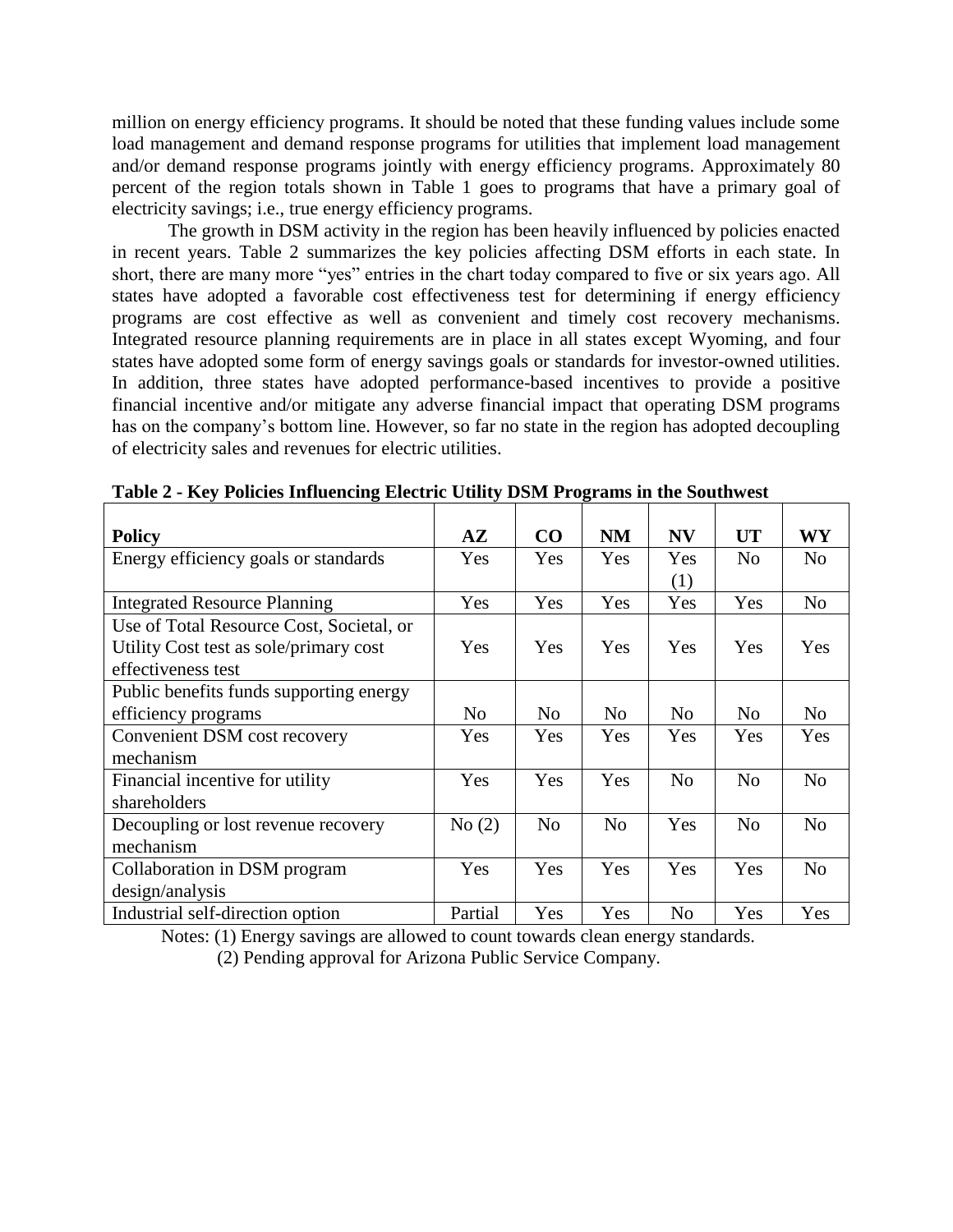## **State Summaries**

### **Arizona**

Electric utility energy efficiency program funding in Arizona doubled from about \$45 million in 2008 to around \$94 million in 2010. Funding further increased to around \$111 million in 2011 and is expected to reach about \$130 million in 2012. Also, all three major Arizona electric utilities (APS, SRP and TEP) exceeded the benchmark of reducing electricity use by 1 percent annually for the first time in 2010. These savings values are based on net savings taking into account free ridership and spillover effects.

In 2010, the Arizona Corporation Commission (ACC) approved three landmark policies: 1) an electric energy efficiency standard (EEES); 2) a decoupling policy statement, and 3) new integrated resource planning rules. Together these policies established strong regulatory support for the growth of energy efficiency programs. The first policy requires regulated electric utilities to achieve 22 percent energy savings by 2020, with 2 percent of the total possible through a credit for demand response efforts (ACC 2010a). The second policy enables investor-owned electric utilities to file specific decoupling proposals in general rate cases in order to align company financial interests with energy efficiency objectives (ACC 2010b). And the third policy allows for meaningful opportunities for energy efficiency to compete on a level playing field with conventional energy supply resources.

Following the adoption of these policies, both APS and TEP expanded their energy efficiency programs and surpassed the savings requirement of 1.25 percent first year savings from programs implemented in 2011 (APS 2012a; TEP 2012). Furthermore, the two regulated utilities proposed further program enhancements in 2012 aimed at achieving 1.75 percent first year savings. APS received approval and is attempting to step up the energy savings with only a modest increase in program budgets in 2012. TEP, however, had not received approval of its 2012 program proposals as of May 2012.

The ACC has approved a performance-based shareholder incentive mechanism for APS. The incentive amount is tied to the level of energy savings achieved relative to the goal each year and is expressed as a percentage of the net economic benefits, ranging from 6 percent of net benefits once APS achieves 85 percent of its annual savings goal to 10 percent of net benefits when the utility exceeds 125 percent of the savings goal. The incentive is also capped as a percentage of program expenditures. In 2010, APS spent \$43.7 million on its energy efficiency programs and achieved 105 percent of its annual energy savings goal, earning an incentive of \$6.1 million (APS 2011). The incentive represented about 4 percent of the estimated net economic benefits for customers from efficiency programs implemented that year. APS executives are concerned that the incentive cap is too restrictive and leads to an insufficient incentive relative to the level of energy savings and net benefits achieved by the programs. The ACC, on the other hand, is concerned that the structure of the incentive cap may encourage increased spending.

In June 2011, APS filed a rate case that included a full revenue-per-customer decoupling mechanism. However, the Staff of the ACC, the Arizona consumer advocate, and several parties opposed full decoupling and recommended adoption of a lost revenue recovery mechanism instead. APS agreed to this proposal as part of a broader partial party settlement agreement in the rate case, while SWEEP and NRDC continued to support full revenue-per-customer decoupling. The matter will be decided by the ACC in the summer of 2012.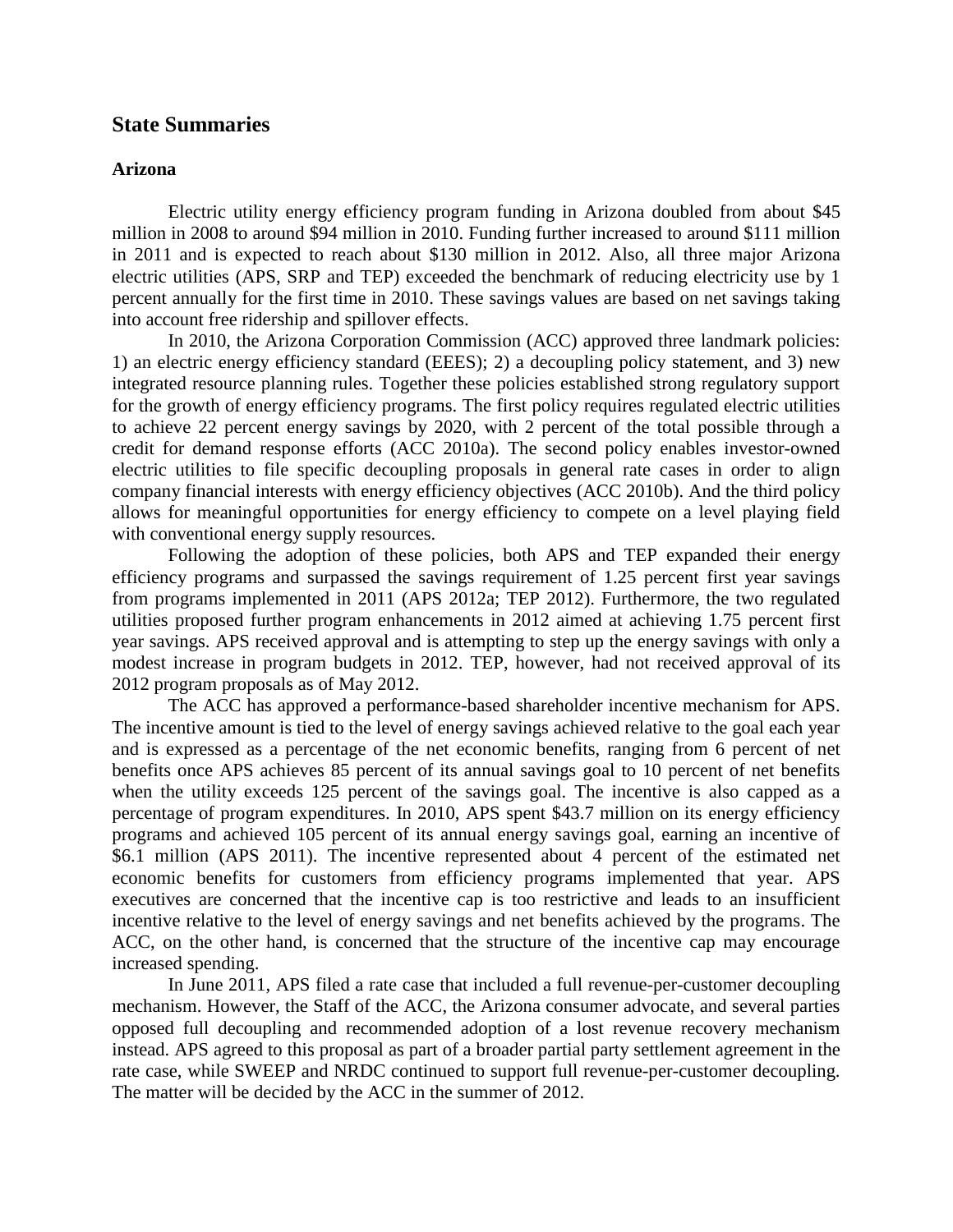In 2011-12, APS developed a new IRP that accounted for the EEES and demonstrated that the energy savings will result in the deferral of two large baseload power plants from the early 2020s to the early 2030s (APS 2012b). SWEEP and Lawrence Berkeley National Laboratory independently have estimated that the deferral of these two power plants will provide about \$7 billion in utility bill savings for APS customers over the next 20 years (LBNL 2010).

The Salt River Project (SRP) is a large unregulated utility operating in Arizona. In 2006, SRP's Board of Directors adopted a Sustainable Portfolio Standard which guides the utility's pursuit of energy efficiency and renewable energy resources. In May 2011, the SRP Board unanimously approved several revisions to the Sustainable Portfolio Standard (SRP 2011) including:

- An increased and accelerated goal for the company to achieve 20 percent of its expected retail energy requirements through the implementation of energy efficiency and renewable energy resources by FY 2020;
- Energy savings targets of 1.5 percent per year in FY 2012-2014, 1.75 percent per year in FY 2015-2017, and 2.0 percent per year in FY 2018-2020. The previous Sustainable Portfolio Standard had no annual energy efficiency program savings targets.
- A commitment to support building energy codes and standards, for which the company can count up to 50 percent of the energy savings as a credit towards achievement of the Sustainable Portfolio Standard.
- Approval of a FY 2012 Energy Efficiency budget of \$49.1 million, a significant increase over the previous year's \$39.3 million budget.

The energy efficiency programs providing the most energy savings in Arizona include residential lighting (i.e., CFL upstream incentives for retailers), prescriptive and custom incentives for businesses, and a voluntary pre-pay meter plus in-home display program implemented by SRP. Studies conducted by SRP indicate that customers who participate in the program reduce their electricity use by around 11 percent on average (EPRI 2010). In addition, Arizona utilities are implementing relatively successful Home Performance with ENERGY STAR retrofit programs involving comprehensive home assessments, audits and retrofits by BPIcertified contractors, rebates for major retrofit work, and an unsecured loan offer.

### **Colorado**

Electric utility energy efficiency program funding in Colorado more than doubled from about \$28 million in 2008 to around \$66 million in 2010. Funding then rose to around \$85 million in 2011 and is expected to reach about \$100 million in 2012. Xcel Energy, the main investor-owned utility in the state, reached the benchmark of reducing electricity use by 1 percent per year, based on net energy savings, for the first time in 2011.

Legislation enacted in 2007 directed the Colorado PUC to establish energy savings goals and a performance-based incentive mechanism for regulated electric utilities. It also established the Total Resource Cost test as the basis for determining if energy efficiency programs are cost effective and directed utilities and the PUC to include valuation of avoided emissions and other non-energy benefits in TRC calculations. In 2008, the PUC established energy savings goals through 2020 for Xcel Energy along with a shareholder incentive mechanism (Colorado PUC 2008). The performance-based incentive mechanism allows the utility to receive a small fraction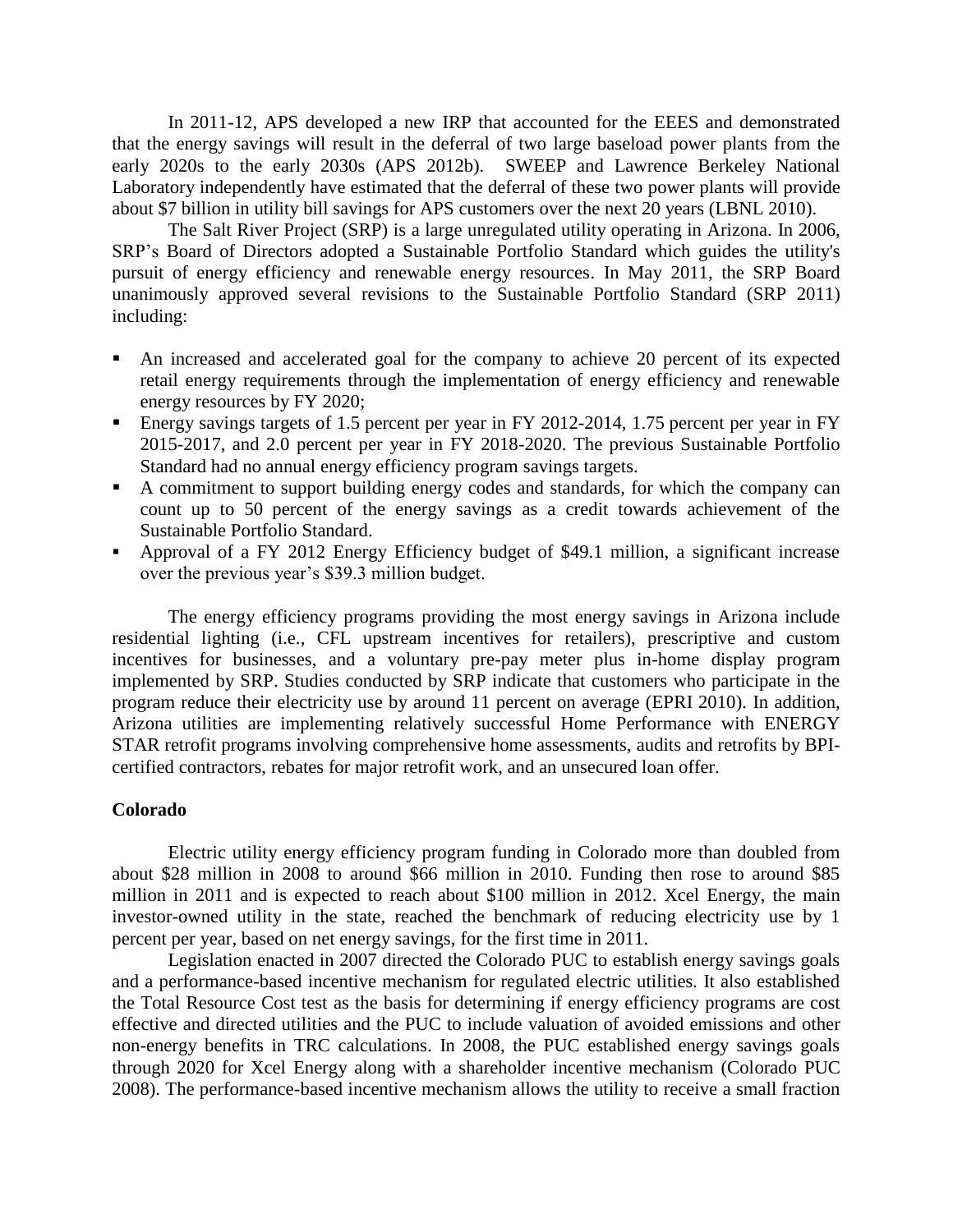of the net economic benefits resulting from programs implemented each year, with the fraction dependent on the level of energy savings achieved relative to the savings goal each year.

In 2011, the Colorado PUC adopted more ambitious energy savings goals and a revised shareholder incentive mechanism for Xcel Energy (Colorado PUC 2011). The PUC's new goals call for energy savings reaching 1.2 percent of sales in 2013, 1.4 percent of sales by 2016, and 1.7 percent of sales by 2020. The new goals are 30 percent higher than the goals adopted by the PUC in 2008. The new shareholder incentive mechanism, structured the same manner as the previous incentive mechanism, is meant to both remove any disincentive to energy efficiency investment and provide Xcel a profit assuming the energy savings goals are met or exceeded.

In 2010, Xcel Energy spent \$54.7 million on DSM programs and achieved about 235 GWh per year of annual energy savings, 115 percent of the goal set by the PUC (Xcel Energy 2011). Based on the TRC test used in Colorado, the portfolio of DSM programs had a benefitcost ratio of 3.3. The utility received a bonus of \$17.5 million in addition to program cost recovery, equivalent to about 8 percent of the estimated total net economic benefits resulting from programs implemented in 2010. Xcel reports that its 2011 energy efficiency programs saved about 290 GWh per year (Xcel Energy 2012). Programs will continue to expand in 2012 and beyond as the company strives to meet energy savings goals that increase each year.

Other utilities in Colorado implementing comprehensive energy efficiency programs for customers include Black Hills Energy (a smaller IOU) and the municipal utilities serving Fort Collins and Colorado Springs. The PUC adopted the same energy savings goals in percentage terms for Black Hills as it did for Xcel Energy in 2008. Black Hills estimates it saved about 0.9 percent of sales per year from programs implemented in 2011. Fort Collins Utilities estimated its 2010 programs resulted in gross energy savings of 20.5 GWh/yr, equivalent to about 1.4 percent of retail electricity sales, with net savings equivalent to about 1.2 percent of sales (FCU 2011). Municipal utilities and rural electric cooperatives are not subject to PUC regulation in Colorado; nor do they operate under any legislative mandates with respect to energy efficiency efforts.

#### **Nevada**

In 2005, legislation was enacted in Nevada that added energy savings from utility DSM programs to the state's Renewable Portfolio Standard. Utilities are allowed to comply with the Standard in part with verified energy savings from DSM programs, up to a limit of 25 percent of the requirement in any particular year. With the addition of energy savings, the Standard was renamed the Clean Energy Portfolio Standard. The total Standard was equal to 12 percent of electricity supply in 2009-2010, 15 percent in 2011-2012, and increases to 20 percent of supply in 2015 and then to 25 percent in 2025.

In response to this policy, Nevada Power Company (NPC) and Sierra Pacific Power Company (SPPC), now jointly owned and operated by NV Energy, greatly expanded their energy efficiency programs starting in 2006 (see Table 1). In 2009, the two utilities achieved net energy savings of about 440 GWh per year, equivalent to about 1.5 percent of retail electricity sales that year. This placed the utilities among the leading utilities in the nation with respect to energy savings achievement. The programs providing the most energy savings were residential lighting and commercial building retrofit incentives.

Due to delays in approval of NPC's 2010-2012 DSM plan and other factors including a slumping state economy, DSM program expenditures declined in 2010 and energy savings achievement fell to about 305 GWh per year or about 1.1 percent of retail sales. Further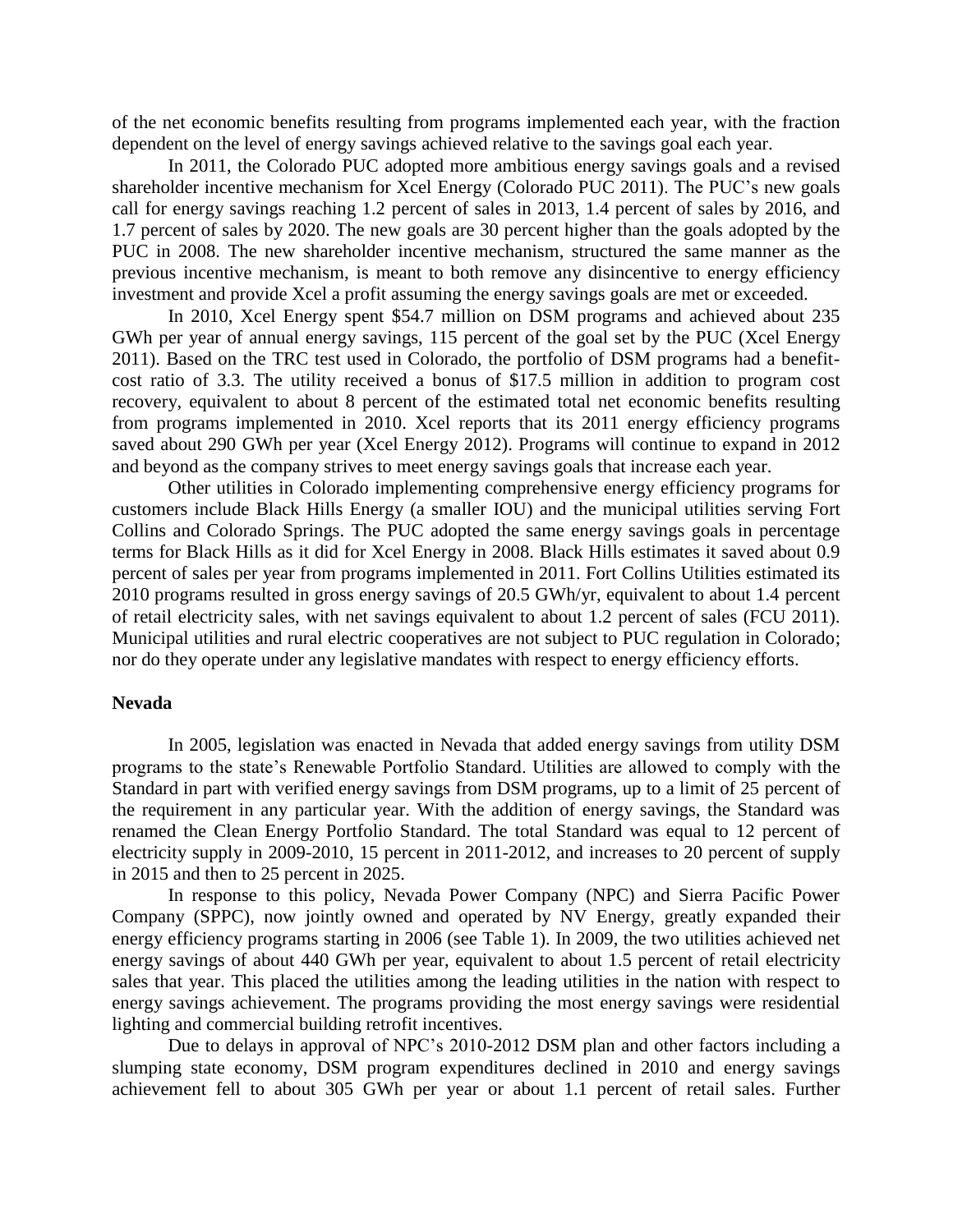reductions in energy efficiency program savings occurred in 2011 as Nevada was stuck in a deep economic recession, load growth turned negative, and the Public Utilities Commission of Nevada (PUCN) increasingly questioned the desirability of robust utility energy efficiency programs.

During 2004-2010, DSM program expenditures in Nevada were rate based and utilities were allowed to earn their approved rate of return plus 5 percent on the equity portion of DSM program expenditures. This was considered an adequate financial incentive by the utilities at least when energy savings were relatively modest. However, as savings increased the utilities became increasingly concerned about lost revenues that occur between rate cases. In 2009, the utilities advocated and the legislature approved expensing and lost revenue recovery policies, replacing the previous rate base and bonus rate of return policies.

The first docket to determine the amount of lost revenue that the utilities were entitled to recover was held in 2010-11 and was highly contentious. NV Energy proposed lost revenue recovery from energy savings that were ongoing at the time of the rule change but were due to DSM programs implemented prior to it as well as lost revenues based on gross rather than net energy savings. Commission staff and the consumer advocate strongly objected to these proposals, leading the PUCN to allow the utilities to recover only a portion of the lost revenue that they had requested (PUCN 2011). The utilities started collecting lost revenues in July 2011. In addition, the PUCN directed the utilities to make some programmatic cuts and modify M&V procedures as part of the lost revenue recovery docket.

Due to the factors mentioned above, the utilities along with Commission staff and the state's consumer advocate proposed further cuts in energy efficiency programs as part of new docket that included review of the 2012 DSM budgets. Energy efficiency advocates pushed back and challenged the proposed cuts in programs that continue to be cost-effective in spite of lower avoided costs. In March 2012, the PUCN approved significant funding cuts for 2012 relative to previously approved levels and eliminated the residential lighting and low-income weatherization programs (PUCN 2012). The lighting program was dropped in spite of its apparent cost effectiveness even with the lower avoided costs projected by the utilities, due in part because Nevada has enacted lamp efficiency standards that are more stringent than the federal EISA standards.

The prevailing attitude at the PUCN at this time appears to be to ratchet back DSM programs and thereby reduce the short-term rate impacts, even if it means sacrificing longer term economic benefits. The fact that the utilities are allowed to collect lost revenue in addition to recover program costs has contributed to this negative outlook. Due to the controversy over lost revenue recovery, there appears to be some interest at the PUCN in replacing this policy with decoupling and/or a performance-based shareholder incentive mechanism.

#### **New Mexico**

The Efficient Use of Energy Act, enacted in 2005, directs utilities in New Mexico to implement cost-effective DSM programs, indicates use of the Total Resource Cost test for evaluating cost effectiveness, establishes a convenient cost recovery mechanism, and directs the Public Regulation Commission (PRC) to establish rules for integrated resource planning. In 2008, the Act was amended to add energy savings requirements as well as a directive to the PRC to remove disincentives and allow utilities an opportunity to earn a profit on investment in costeffective energy efficiency and load management program (EUEA 2008). Investor-owned electric utilities are required to achieve 5 percent electricity saving by 2014 and 10 percent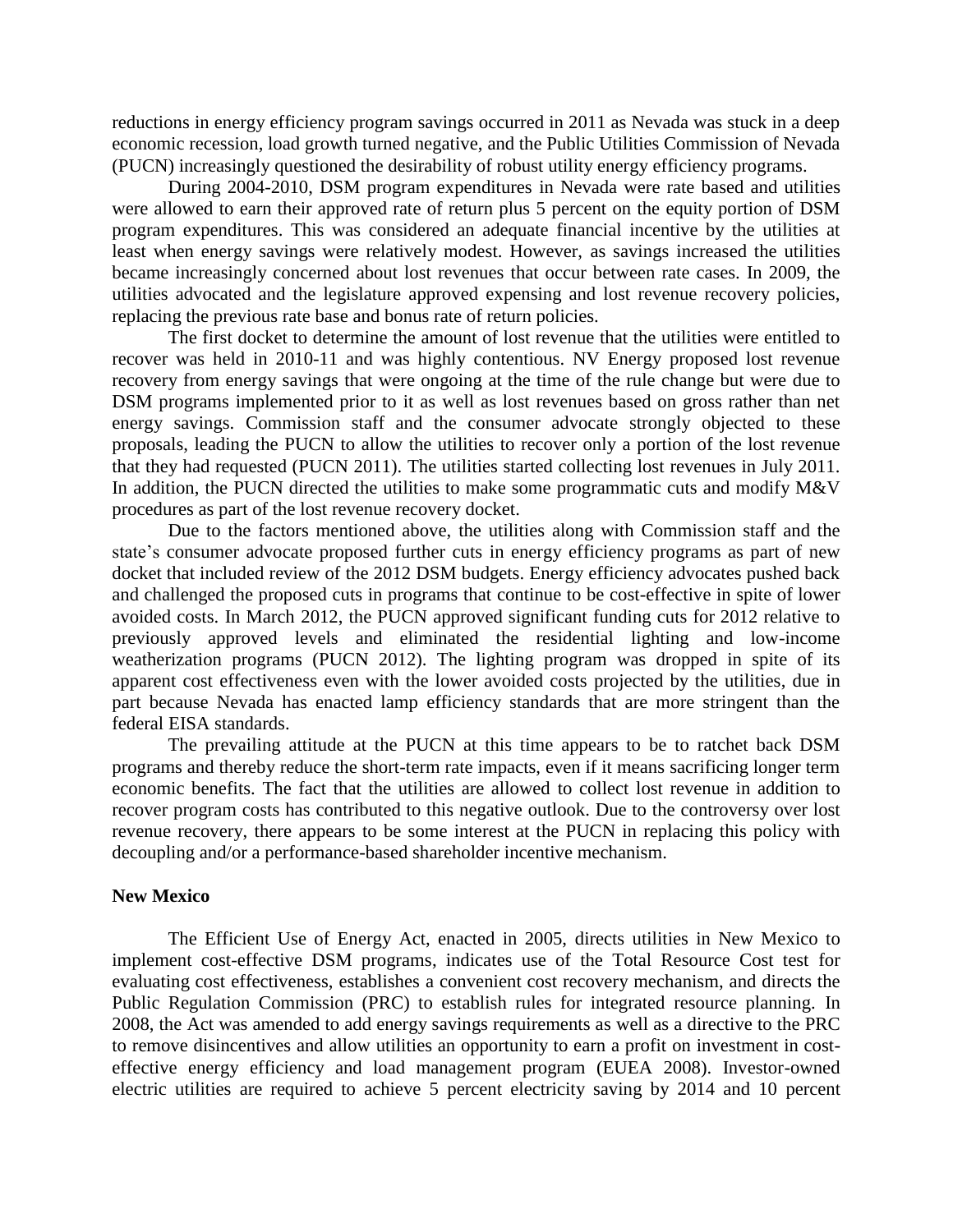savings by 2020, from programs implemented starting in 2007. The 2008 EUEA amendments also directed utilities to acquire as much cost-effective energy efficiency and load management resources as possible.

As a result of these policies, electric utility DSM program funding in New Mexico more than doubled from about \$10 million in 2008 to around \$24 million in 2010. Funding then rose to \$28 million in 2011 and is expected to reach about \$35 million in 2012. Two smaller utilities, Southwestern Public Service Company (SPS), a subsidiary of Xcel Energy, and El Paso Electric Company each saved about 0.9 percent of retail sales from programs implemented in 2011 and are expected to exceed 1 percent savings in 2012, based on net energy savings. However, Public Service Company of New Mexico (PNM), the main investor-owned utility in the state, only saved about 0.6 percent of retail sales from programs implemented in 2011 (PNM 2012).

Regarding disincentive removal and providing utilities the opportunity to profit from energy efficiency investments, the PRC adopted a relatively simple interim "adder" approach in 2010 following lengthy stakeholder discussions that resulted in a proposal along these lines. The interim adder provides utilities a fixed amount per kWh and peak kW saved each year, in addition to program cost recovery. However, the Attorney General and industrial consumers opposed this policy and challenged it in Court. In 2011, the State Supreme Court ruled that any adder must be cost-based rather than based on arbitrary values. The PRC responded that the interim adders adopted for PNM and other utilities do comply with the Supreme Court ruling, and the PRC approved specific adders based on a showing that such adders were equal to or less than lost revenues due to DSM programs for all three utilities.

In spite of controversy over the disincentive removal and shareholder incentive mechanism, funding for energy efficiency programs has continued to grow in New Mexico as has the energy savings resulting from the programs. PNM will file a new DSM plan in the latter part of 2012 that will be reviewed by the PRC. As part of this docket, energy efficiency advocates will try to bring PNM's level of energy savings up to the levels being pursued by other utilities in the state; i.e., in excess of 1 percent savings per year.

#### **Utah**

The Utah Public Service Commission (PSC) first adopted Integrated Resource Plan (IRP) requirements and rules for electric utilities in the early 1990s. These rules require biennial resource plans, direct the utilities to include cost-effective demand-side resources in the plans, and state that the Total Resource Cost test be used as the primary test for determining if DSM programs are cost effective. The rules were changed in 2009 to indicate that the Utility Cost test be used instead of the TRC as the primary test for determining DSM program cost effectiveness. Utility DSM programs are individually approved by the PSC and may be continued indefinitely once they are approved, as long as they continue to be cost effective. The PSC has generally supported implementation of all cost-effective DSM programs.

PacifiCorp, the only investor-owned electric utility operating in Utah through its Rocky Mountain Power (RMP) subsidiary, has significantly increased its energy efficiency and load management programs over the past eight years. Funding rose from \$27 million in 2006 to \$49 million in 2010 -- approximately 3.4 percent of retail sales revenue. The utility achieved net energy savings of 202 GWh per year from programs implemented in 2010, equal to about 0.9 percent of retail electricity sales (RMP 2011a). DSM program spending declined to about \$45 million in 2011 but savings increased to 244 GWh per year, about 1.1 percent of electricity sales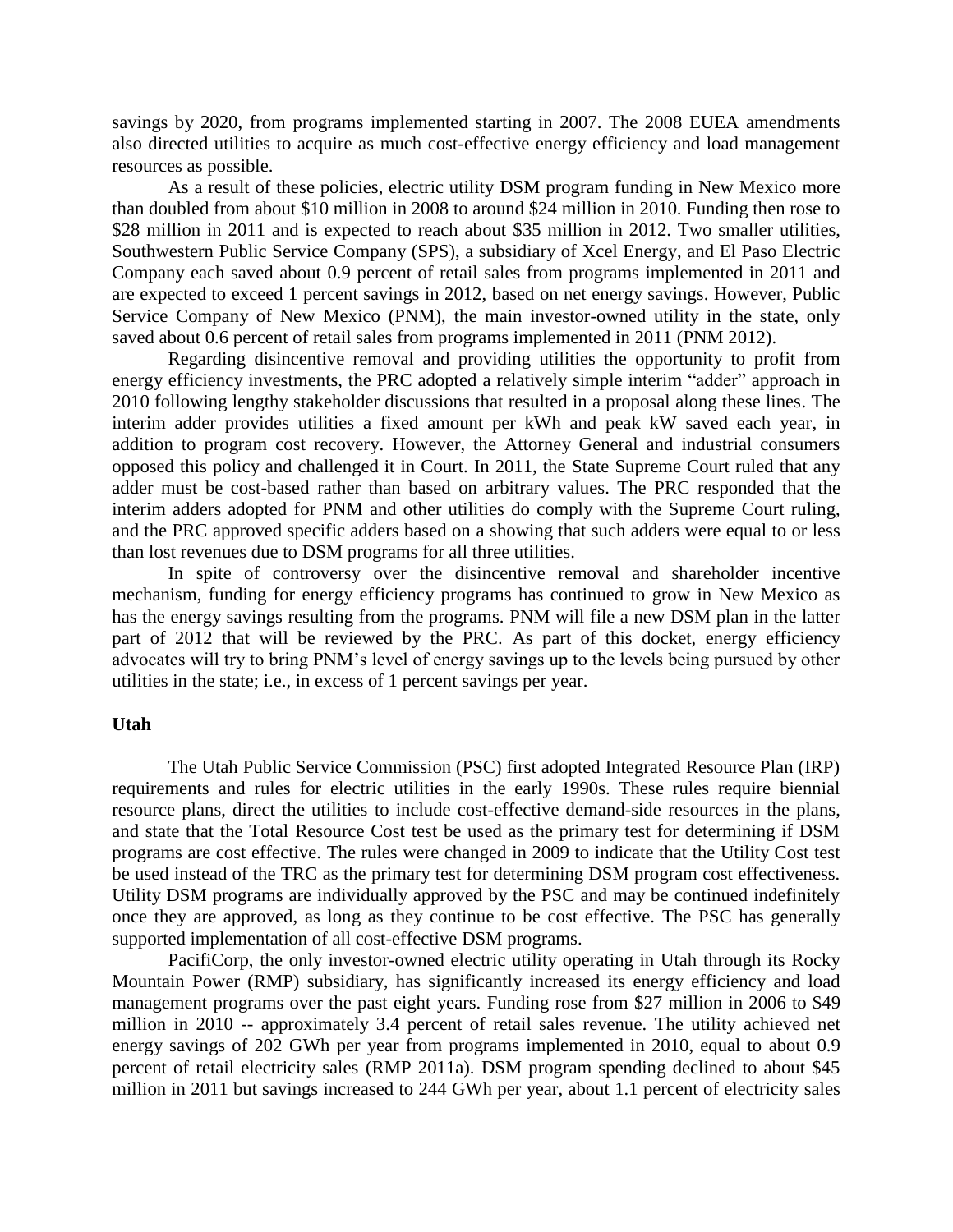(RMP 2012). Programs delivering the most energy savings include residential lighting incentives, custom incentives and a self-direction option for industries, and prescriptive incentives for commercial customers. RMP also implements relatively successful residential retrofit and ENERGY STAR new homes programs (RMP 2012).

The Utah legislature approved a non-binding joint resolution in 2009 that supports the goal of saving at least 1 percent of retail electricity sales through DSM programs each year (Utah Legislature 2009). The non-binding resolution also encourages adoption of decoupling as well as performance-based incentives for utility shareholders. The PSC approved decoupling for the state's investor-owned gas utility but not for PacifiCorp so far. In addition, PacifiCorp has not requested nor has the PSC approved any form of shareholder incentive mechanism. The utility does obtain program cost recovery on a contemporaneous basis through a tariff rider mechanism.

PacifiCorp ramped up DSM programs in the past decade due to IRP requirements, adoption of an assured and convenient cost recovery mechanism, and the fact that the programs helped the utility avoid capitol-intensive investment in new power plants. Utah is a relatively high growth state and PacifiCorp is in a resource-deficit position. The Company's 2011 IRP included a greater level of energy efficiency resources than its previous IRP. By 2020, energy efficiency and load management programs are projected to provide about 13 percent of system capacity and 11 percent of energy within the company's total resource mix. Energy efficiency is expected to be the largest new resource added during 2012-2030 (PacifiCorp 2011).

Due to PacifiCorp's capital structure, the company has had a financial interest in reducing or deferring costly capital investment in order to limit new debt. This motivated the company to expand DSM programs during the past decade even though it only receives program cost recovery. However, PacifiCorp is increasingly concerned about the short-term impact of its energy efficiency programs on revenues and has asked the PSC to ensure the company is not penalized financially when it implements cost-effective DSM programs for its customers. The PSC rejected a partial decoupling mechanism that was proposed in a PacifiCorp rate case in 2010, but was strongly opposed by the state's consumer advocate. There were no formal discussions of disincentive removal or shareholder incentives for PacifiCorp as of May 2012.

#### **Wyoming**

Wyoming has not enacted any legislation related to utility DSM programs. PacificCorp (RMP) is the largest investor-owned utility in Wyoming and is responsible for about 55 percent of retail electricity sales in the state. As part of a settlement agreement in the sale of PacifiCorp to MidAmerican Energy Holdings, PacifiCorp agreed to conduct a DSM market potential study and file an application "to implement prudent and cost-effective DSM programs in Wyoming that can be shown to be in the public interest and to propose in the application an appropriate cost recovery mechanism."

In 2008, PacifiCorp proposed and received approval to implement six DSM programs with an estimated total budget of \$34 million during 2009-2013 (1.7 percent of 2008 revenues on average). The programs are modeled on the utility's successful DSM programs in Utah and include incentives for a wide range of residential efficiency measures, refrigerator recycling, incentives for all types of efficiency measures adopted by businesses, and an industrial selfdirection option.

Due to a number of factors including the time required to set up new DSM programs, lack of customer awareness initially and the economic recession, programs ramped up slower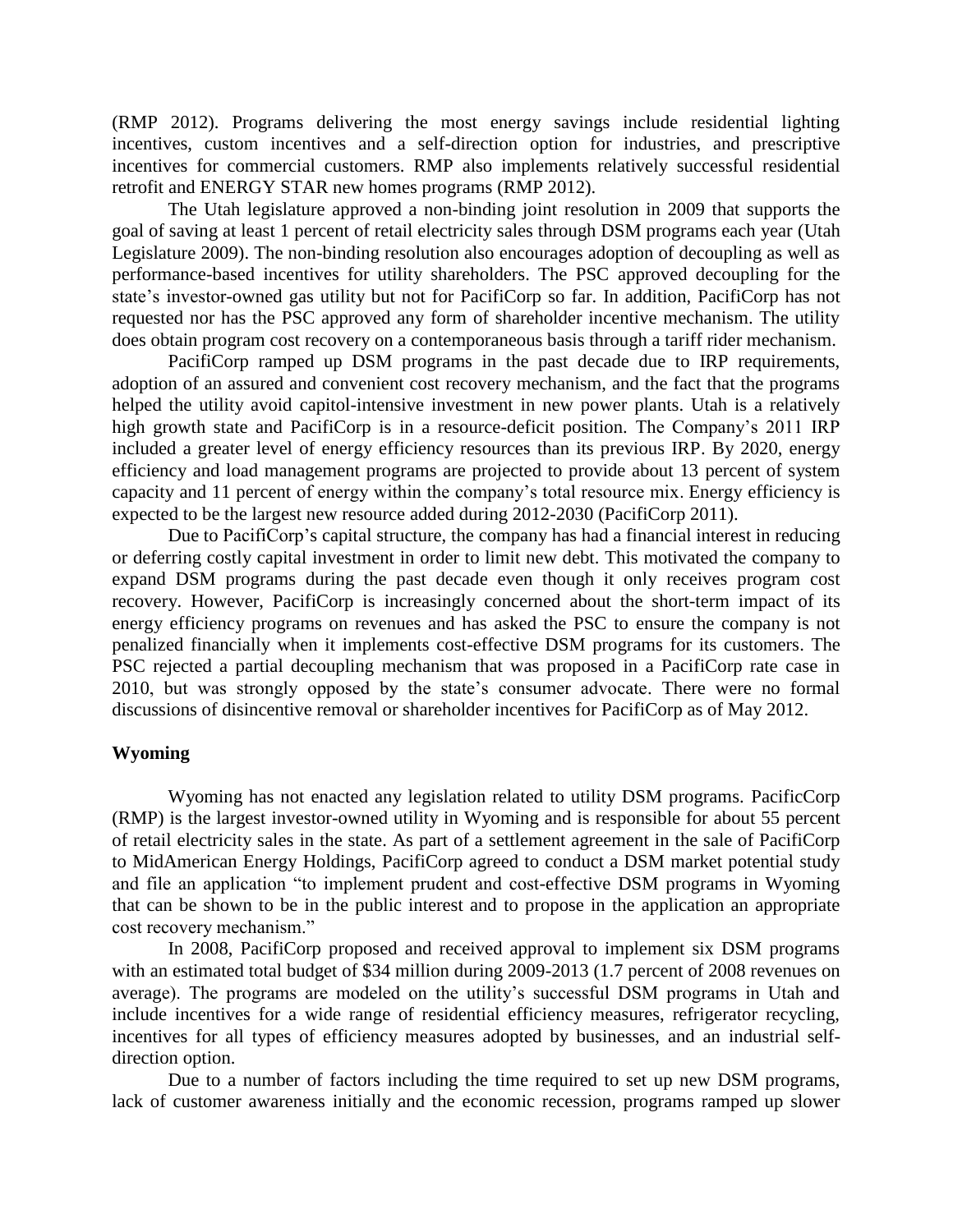than expected. RMP reported achieving about 22 GWh per year of net energy savings in 2010, representing just 0.2 of retail sales that year (RMP 2011b). In spite of relatively low energy savings, the portfolio of programs implemented in 2010 had benefit-cost ratios of 3.6 under the Utility Cost test, 2.2 under the TRC test, and 0.98 under the RIM test. In addition, the industrial sector provided about 43 percent of total energy savings in 2010, more than was provided by either the residential or commercial sectors.

In 2010, RMP proposed a number of revisions to its initial DSM plan including program enhancements, increased rebate levels, and expanded marketing and customer education efforts. The utility also revised its budget and energy savings projections for 2010-2013, and proposed suspending the DSM surcharge temporarily due to a significant surplus in the DSM balancing account. The Wyoming PSC approved these changes in mid-2011, and customer participation and energy savings increased significantly in 2011. As is the case in Utah, RMP obtains cost recovery for approved programs in Wyoming through a tariff rider but has no decoupling or shareholder incentive mechanism.

### **Analysis and Discussion**

There has been significant growth in the energy savings resulting from electric utility energy efficiency programs implemented in the Southwest in recent years. Figure 1 shows the energy savings trends by major utility, using the unit first year energy savings as a fraction of retail electricity sales from programs implemented each year. As of 2011, the three Arizona utilities were achieving 1.4-1.5 percent savings, the main utilities in Colorado, Nevada and Utah were achieving 1.0-1.1 percent savings, and PNM was lagging in achieving only about 0.6 percent savings.



**Figure 1. First Year Energy Savings as a Fraction of Retail Electricity Sales**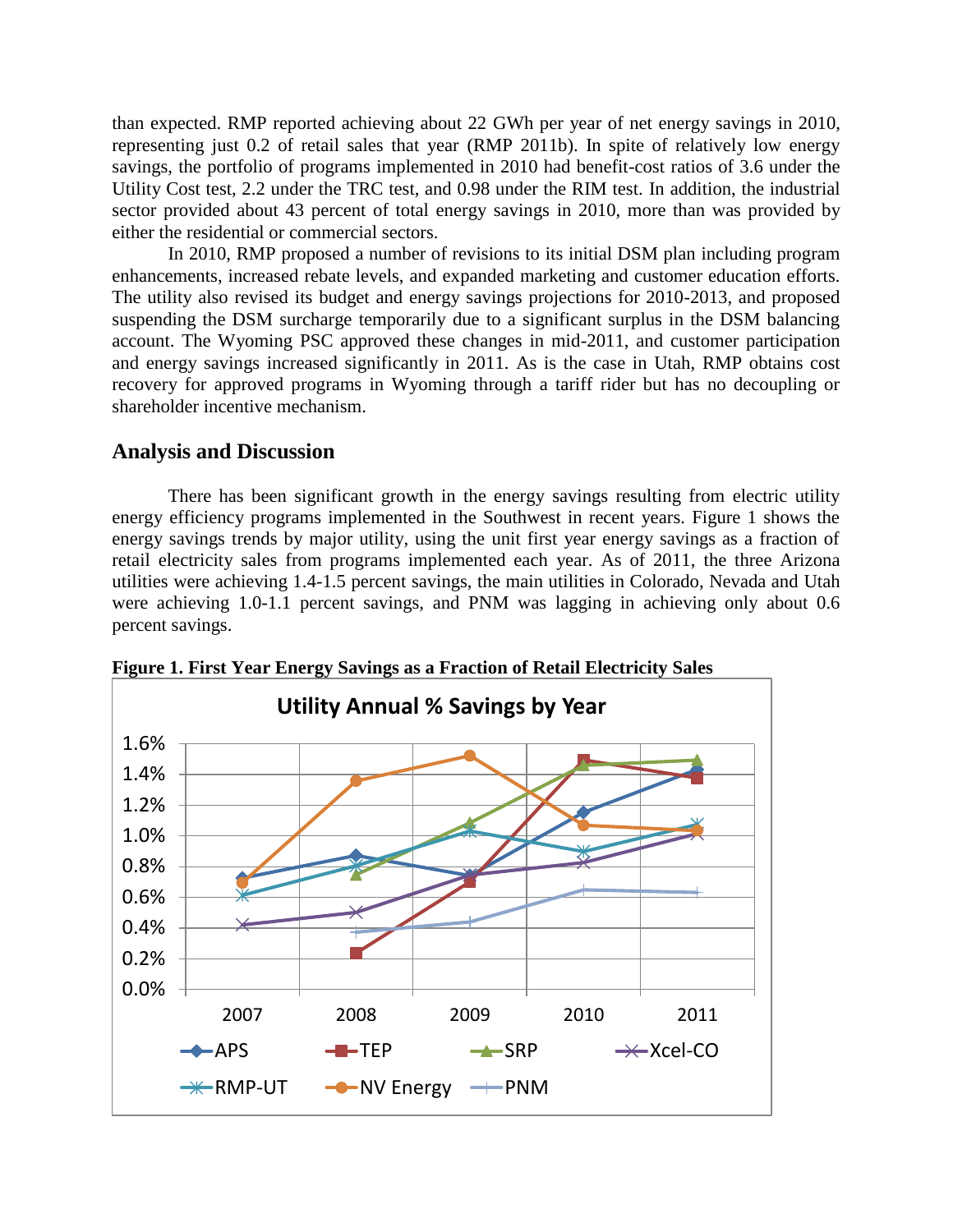Another important metric is the energy savings achieved per unit of utility program spending. Table 3 shows these values by utility for 2011, excluding any funding for load management or demand response programs from the calculations. The values range from Xcel Energy saving 5.6 GWh per year per million dollars to TEP saving about 11 GWh per year per million dollars. The wide range in values is caused by a number of factors including the mix of programs being implemented by each utility, the importance of residential lighting in the program mix, economies of scale, and the magnitude of the incentives being paid to customers. For example, TEP achieved over half its 2011 savings from CFLs which have relatively high energy saving per utility program dollar.

**Table 3. Energy Savings in 2011 per Unit of Utility Program Spending (GWh per year per Million \$)**

| <b>APS</b>                               | NV        | PNM             | $-1$<br><b>RMP</b><br>$-1$ | <b>SRP</b> | TFP  | <b>Xcel Energy</b>       |
|------------------------------------------|-----------|-----------------|----------------------------|------------|------|--------------------------|
|                                          | Energy    |                 |                            |            |      | $\overline{\phantom{0}}$ |
| $\overline{ }$ $\overline{ }$<br>$\cdot$ | ററ<br>0.J | ະດ<br>$\cup$ .0 | 0.0                        | ပ. .       | 11.J | $\cup$ . $\cup$          |

The significant expansion of utility energy efficiency programs in the Southwest has led to some pressure to restrain program funding (or funding growth) particularly in the states hardest hit by the economic recession which includes Arizona and Nevada. Major utilities in both states experienced a drop in total electricity sales between 2008 and 2011, leading to less need for energy savings in the short run and lower avoided costs from energy savings. Utilities in these states are under pressure to get more "bang per buck" or just spend fewer dollars on energy efficiency programs in this difficult economic environment. This is challenging the utilities to develop more effective programs, drop programs that are no longer cost effective, and develop a stronger justification for continuing programs that are marginal.

Ensuring that electric utilities are not harmed financially when they help their customers save electricity has also proven to be a challenge in the Southwest. Good progress has been made in Arizona and Colorado by providing utilities with a performance-based incentive tied to energy savings and net economic benefits achieved. However, adder or lost margin recovery policies have been problematic in both New Mexico and Nevada. A decoupling proposal for electric utilities was rejected in Utah and is unlikely to be approved in Arizona. Decoupling may become more attractive in the future as a result of the backlash to the adder and lost revenue recovery policies in New Mexico and Nevada. Also, some form of decoupling has been adopted for gas utilities in Arizona, Colorado, Nevada, Utah and Wyoming. Positive experience with decoupling for gas utilities may lead electric utilities, regulatory commissions, and consumer advocates to be more willing to try decoupling on the electric side.

In spite of these challenges, electric utility energy efficiency programs in the Southwest are proving to be effective in terms of saving energy and generating substantial net economic benefits over the lifetime of the measures and programs. As noted throughout the paper, energy efficiency program funding and energy savings are rising for the region as a whole. As the leading energy efficiency advocates in the region, we are proud of what has been accomplished in the past decade and remain optimistic that even greater energy savings, economic benefits and environmental benefits will be achieved in the coming decade.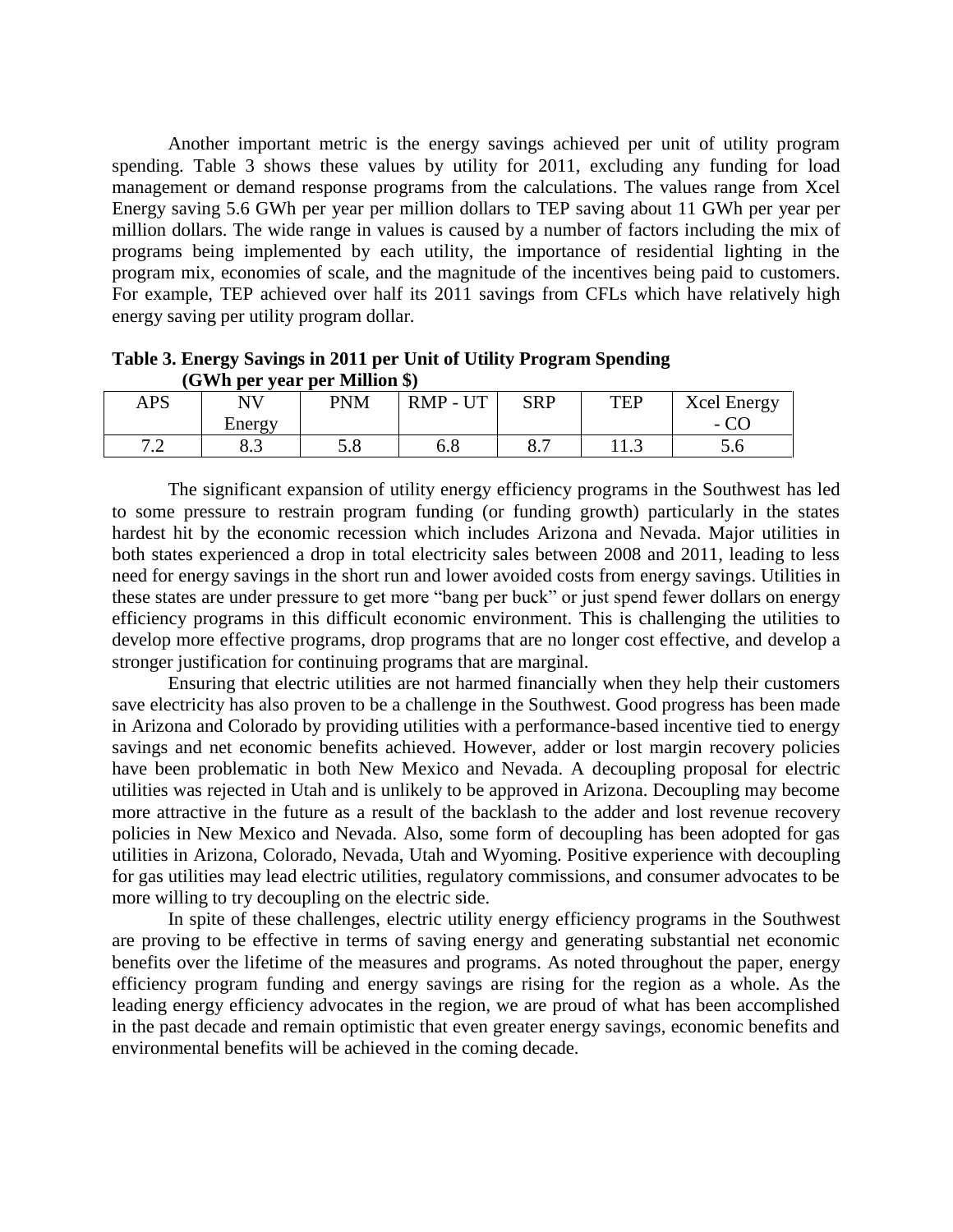# **References**

- ACC 2010a. **Electric Energy Efficiency Resources Standards**. Docket No.RE-00000C-09- 0427. Phoenix, AZ: Arizona Corporation Commission. <http://images.edocket.azcc.gov/docketpdf/0000116125.pdf>
- ACC 2010b. **Decoupling Policy Statement**. Dockets No. E-00000J-08-0314 and G-00000C-08- 0314. Phoenix, AZ: Arizona Corporation Commission. <http://images.edocket.azcc.gov/docketpdf/0000121666.pdf>
- APS 2011. **Demand-Side Management Semi-Annual Report**. Phoenix, AZ: Arizona Public Service Company. March 1.<http://images.edocket.azcc.gov/docketpdf/0000123447.pdf>
- APS 2012a. **Demand-Side Management Semi-Annual Report**. Phoenix, AZ: Arizona Public Service Company. March 1.<http://images.edocket.azcc.gov/docketpdf/0000134811.pdf>
- APS 2012b. IRP. **2012 Integrated Resource Plan**. Phoenix, AZ: Arizona Public Service Company. March. [http://www.aps.com/\\_files/various/ResourceAlt/2012ResourcePlan.pdf](http://www.aps.com/_files/various/ResourceAlt/2012ResourcePlan.pdf)
- Colorado PUC 2008. **Order Granting Application in Part**. Docket No.07A-420E. Denver, CO: Public Utilities Commission of Colorado. May. [http://www.swenergy.org/news/news/documents/file/2008-06-Xcel\\_DSM\\_Policy.pdf](http://www.swenergy.org/news/news/documents/file/2008-06-Xcel_DSM_Policy.pdf)
- Colorado PUC 2011. **Order Granting Application with Modifications**. Docket No.10A-554EG. Denver, CO: Public Utilities Commission of Colorado. April. [http://www.swenergy.org/news/news/documents/file/Xcel%2010A-](http://www.swenergy.org/news/news/documents/file/Xcel%2010A-554EG%20PUC%20order.pdf)[554EG%20PUC%20order.pdf](http://www.swenergy.org/news/news/documents/file/Xcel%2010A-554EG%20PUC%20order.pdf)
- EPRI 2010. **Paying Upfront: A Review of Salt River Project's M-Power Prepaid Program.**  Technical Update 1020260. Palo Alto, CA: Electric Power Research Institute. Oct.
- EUEA 2008. **Efficient Use of Energy Act**. New Mexico Legislature. Santa Fe, NM. [http://www.swenergy.org/news/news/documents/file/2008-02-NM\\_Bill.pdf](http://www.swenergy.org/news/news/documents/file/2008-02-NM_Bill.pdf)
- FCU 2011. **Energy Policy – 2010 Annual Update**. Fort Collins, CO: City of Fort Collins Utilities. June. [http://www.swenergy.org/news/news/documents/file/Fort\\_Collins\\_Energy\\_Policy\\_2010\\_](http://www.swenergy.org/news/news/documents/file/Fort_Collins_Energy_Policy_2010_annual_update.pdf) [annual\\_update.pdf](http://www.swenergy.org/news/news/documents/file/Fort_Collins_Energy_Policy_2010_annual_update.pdf)
- PacifiCorp 2011. **2011 Integrated Resource Plan**. Portland, OR: PacifiCorp. March 31. [http://www.pacificorp.com/content/dam/pacificorp/doc/Energy\\_Sources/Integrated\\_Reso](http://www.pacificorp.com/content/dam/pacificorp/doc/Energy_Sources/Integrated_Resource_Plan/2011IRP/2011IRP-MainDocFinal_Vol1-FINAL.pdf) [urce\\_Plan/2011IRP/2011IRP-MainDocFinal\\_Vol1-FINAL.pdf](http://www.pacificorp.com/content/dam/pacificorp/doc/Energy_Sources/Integrated_Resource_Plan/2011IRP/2011IRP-MainDocFinal_Vol1-FINAL.pdf)